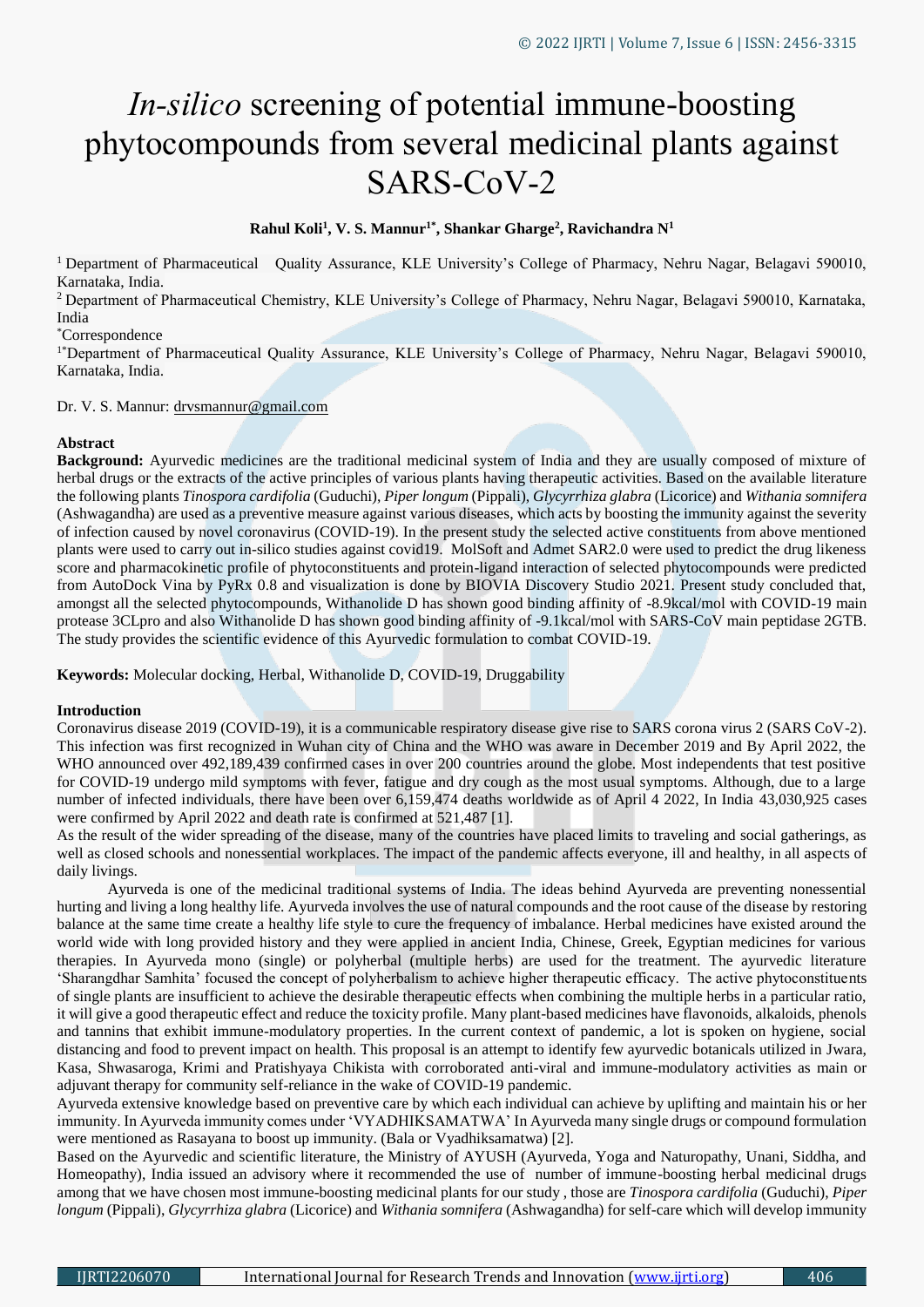against severe infection caused by COVID-19 [3-6]. Hence, in the present study, we proposed to elucidate the probable interaction of the phytoconstituents from individual ingredients to boost the immunity by molecular docking approach to support with scientific shreds of evidence.

## **Materials and Methods**

## **Determination of Druggability and ADMET profile**

In present study, Drug likeness score of each phytoconstituents from all the four immune-boosting drugs was calculated based on Lipinski's rule of five using MolSoft (**[https://www.molsoft.com/\)](https://www.molsoft.com/).** Likewise, the probability for pharmacokinetic properties such as Blood Brain Barrier (BBB), P-glycoprotein, plasma protein binding, skin permeability, buffer solubility and Human intestinal absorption along with Toxicology and other important aspects of ADMET was predicted using admetSAR2.0 [\(http://lmmd.ecust.edu.cn/admetsar2\)](http://lmmd.ecust.edu.cn/admetsar2)%20%5b5-9) and the structure of all the phytoconstituents are mentioned in Table 1 [7-11].

## **Table 1 Structure of Phytoconstituents**

Structure of all selected phytocompounds were draw from ChemDraw Ultra 12.0.2

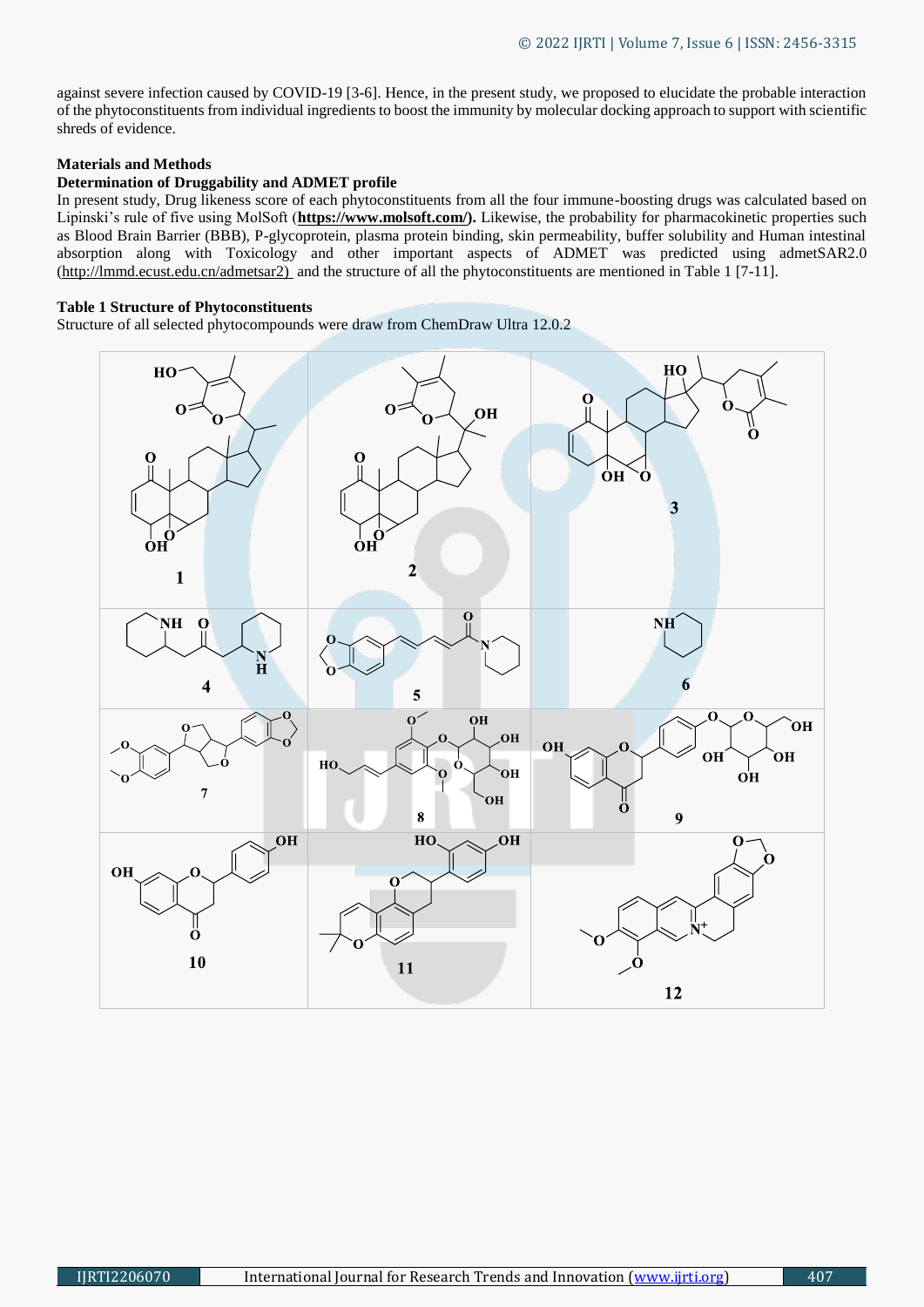

1-Withaferin A, 2-Withanolide D, 3-Withanone, 4-Anaferine, 5-Piperine, 6-Piperidine, 7-Fergesin, 8-Syringin, 9-Liquiritin, 10- Liquiritigenin, 11-Glabridin, 12-berberine, 13-Tinosporaside, 14-Palmatine, 15-Choline, 16-Beta-sitosterol, 17-Glabrone, 18- Isoglycerol, 19-Pieprlonguminine, 20-Asarinin.

## **Preparation of ligand**

The 3D structures of all ligand molecules were retrieved from PubChem chemical database [\(https://pubchem.ncbi.nlm.nih.gov/\)](https://pubchem.ncbi.nlm.nih.gov/) in structural data format has been converted to PDB format using Discovery Studio Visualizer (DSV) 2021.PubChem is a universal database that stores chemical structural information, including their biological activities. Furthermore, we minimized ligand's free energy using the MMFF94 force field. [12]. In the present study, from *Withania somnifera* phytocompounds like Withaferin A, Withanolide D, Withanone, Anaferine, [13] from *Piper longum* phytocompounds like Piperine, Piperidine, Fargesin, Piperlonguminine, Asarinin, [14]. from *Glycyrrhiza glabra* phytocompounds like Liquiritin, Liquiritigenin, Glabridin, Betasitosterol, Glabrone, Isoglycyrol [15-16] and from *Tinospora cardifolia* berberine, tinosporaside, palmatine, cholin, Syringin [17- 18].

## **Preparation of target protein**

We obtained the 3D x-ray crystallographic structures of both targets COVID-19 main protease 3CLpro (PDB ID: 6LU7) and SARS-CoV main peptidase (PDB ID: 2GTB) from PDB (www.rcsb.org). 6LU7 has two chains, "A and C". Chain A contains SARS-CoV-2 main protease enzyme and chain C is a native ligand of protein (mainly, a peptide designed to inhibit the main protease). 2GTB has three chains. Chain A contains SARS coronavirus main peptidase (3CLpro) and the other two chains are native ligands of the protein. Hence, we used chain A of both proteins for the preparation of the macromolecule. Furthermore, we cleaned the binding pocket by removing water molecules and heteroatoms using the DSV 2021 to eliminate the docking interferences; this makes calculations easier so that ligand can form satisfactory interactions with the protein molecule.

## **Determination of active sites**

Amino acids in the active pocket site of a protein were identified by using the Biovia Discovery Studio 2021 and the determination of the amino acids in the active pocket site was used to analyse docking evaluation results [19].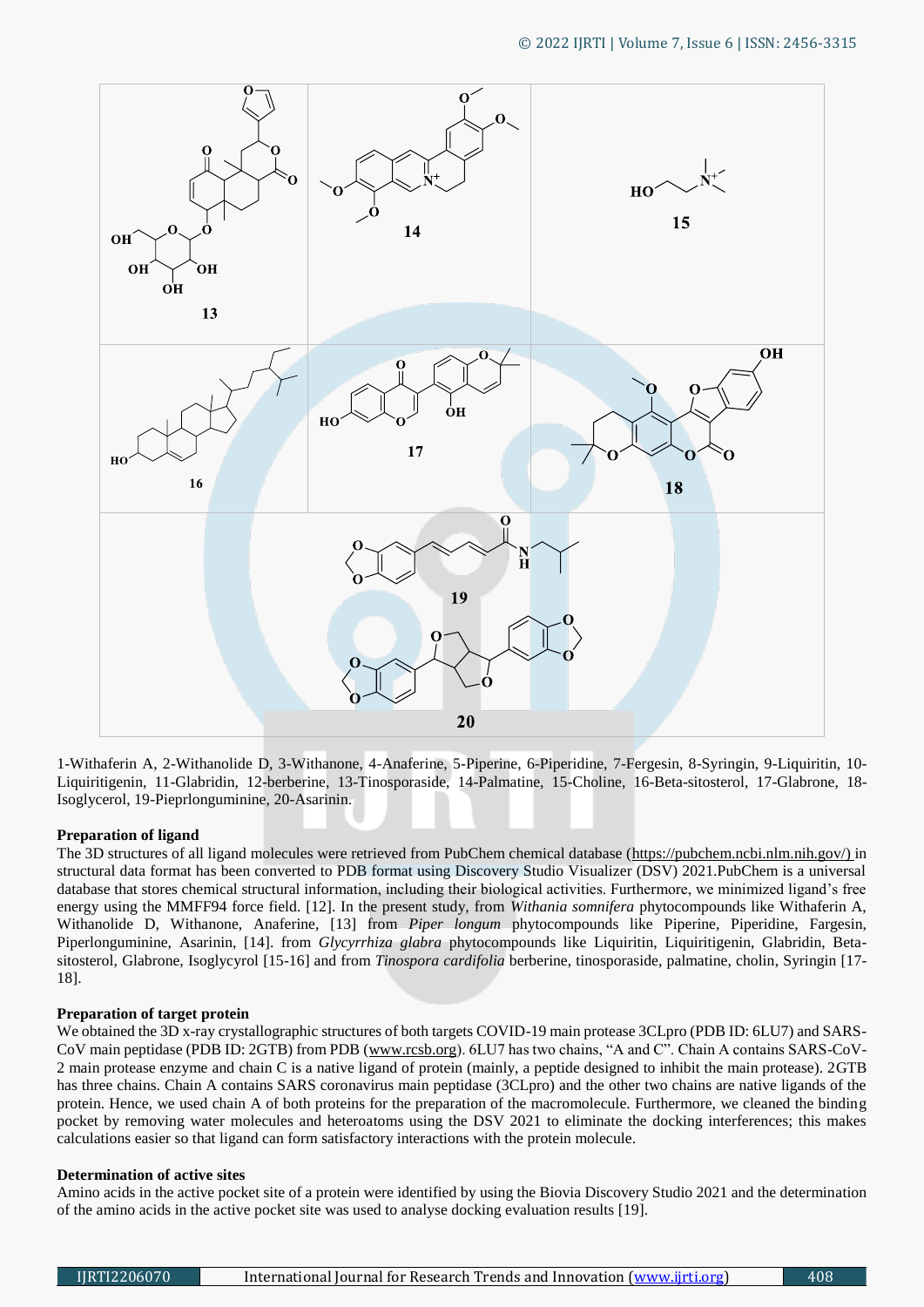#### **Ligand-protein docking study**

For molecular docking interaction, we used AutoDock Vina by PyRx 0.8. The target protein and ligand PDB files were loaded into PyRx software, and AutoDock Vina preferences were obtained for both ligand and protein in PDBQT format. The grid box was generated to the active site, and the exhaustiveness was set to 100. After completion of docking algorithm, the ligand-protein complexes that have the best conformation and lowest binding affinity were selected and visualized in DSV 2021 for their hydrophobic interactions.

#### **Results and Discussion**

## **Druggability and ADMET profile of bioactive phytoconstituents**

MolSoft online server was used to screen the phytoconstituents druggable characteristics Among selected compounds mentioned in Table 2, only Withanolide D showed potent drug-like properties. The drug-likeness score of Withanolide D was found to be 0.85 Furthermore, all the phytocompounds were predicted to get absorbed from intestinal tract among all Withanolide D were predicted to cross BBB and also to have highest oral bioavailability and was also less toxic as compared to other phytoconstituents mentioned in Table 3.

#### **Table 2 Drug-likeness properties of selected drugs and ligands**

The server has a strong data base to predict the Druggability of phytocompounds by Lipinski's rule of five.

| Sl. No         | Phytoconstituents | Molecular                       | Mol Weight             | <b>HBA</b>     | <b>HBD</b>       | Log P   | Drug     |
|----------------|-------------------|---------------------------------|------------------------|----------------|------------------|---------|----------|
|                |                   | Formula                         | ( >500)                | (>10)          | (>5)             | (>5)    | likeness |
|                |                   |                                 |                        |                |                  |         | Score    |
| 1              | Withaferin A      | $C_{28}H_{38}O_6$               | $470.6$ g/mol          | 6              | 2                | 3.26    | 0.37     |
| $\overline{2}$ | Withanolide D     | $C_{28}H_{38}O_6$               | $470.6$ g/mol          | 6              | $\overline{2}$   | 3.56    | 0.85     |
| 3              | Withanone         | $C_{28}H_{38}O_6$               | $470.6$ g/mol          | 6              | 2                | 3.55    | 0.45     |
| 4              | Anaferine         | $C_{13}H_{24}N_2O$              | 224.34 g/mol           | 3              | $\overline{2}$   | 0.83    | $-1.49$  |
| 5              | Piperine          | $C_{17}H_{19}N0_3$              | 285.34 g/mol           | 3              | $\bf{0}$         | 3.47    | $-0.16$  |
| 6              | Piperidine        | $C5H_{11}N$                     | $85.15$ g/mol          |                | $\mathbf{1}$     | $-0.14$ | $-1.01$  |
| 7              | Fargesin          | $C_{21}H_{22}O_6$               | 370.4 <sub>g/mol</sub> | 6              | $\overline{0}$   | 3.06    | $-0.31$  |
| 8              | Syringin          | $C_{17}H_{24}O_9$               | 372.4g/mol             | 9              | 5                | $-0.85$ | 0.05     |
| 9              | Liquiritin        | $C_{21}H_{22}O_9$               | 418.4g/mol             | 9              | 5                | 0.20    | 0.33     |
| 10             | Liquiritigenin    | $C_{15}H_{12}O_4$               | $256.25$ g/mol         | $\overline{4}$ | $\overline{2}$   | 2.40    | 0.79     |
| 11             | Glabridin         | $C_{20}H_{20}O_4$               | $324.4$ g/mol          | 4              | $\overline{2}$   | 4.08    | 0.06     |
| 12             | Berberine         | $C_{20}H_{18}NO_4$ <sup>+</sup> | 336.4g/mol             | $\overline{4}$ | $\overline{0}$   | 4.39    | 0.77     |
| 13             | Tinosporaside     | $C_{25}H_{32}O_{10}$            | $492.5$ g/mol          | 10             | 4                | 0.44    | $-0.20$  |
| 14             | Palmatine         | $C_{21}H_{22}NO_4$ <sup>+</sup> | 352.4g/mol             | $\overline{4}$ | $\overline{0}$   | 3.96    | 0.69     |
| 15             | Cholin            | $C_5H_{14}NO^+$                 | 104.17g/mol            |                | 1                | $-0.42$ | 0.02     |
| 16             | Beta-sitosterol   | $C_{29}H_{50}O$                 | $414.7$ g/mol          |                |                  | 8.45    | 0.78     |
| 17             | Glabrone          | $C_{20}H_{16}O_5$               | $336.3$ g/mol          | 5              | $\overline{2}$   | 3.52    | 0.22     |
| 18             | Isoglycyrol       | $C_{21}H_{18}O_6$               | $366.4$ g/mol          | 6              | 1                | 4.34    | $-0.29$  |
| 19             | Piperlonguminine  | $C_{16}H_{19}NO_3$              | 273.33 g/mol           | 3              | 1                | 3.76    | $-0.05$  |
| 20             | Asarinin          | $C_{20}H_{18}O_6$               | 354.4 g/mol            | 6              | $\boldsymbol{0}$ | 3.42    | $-0.91$  |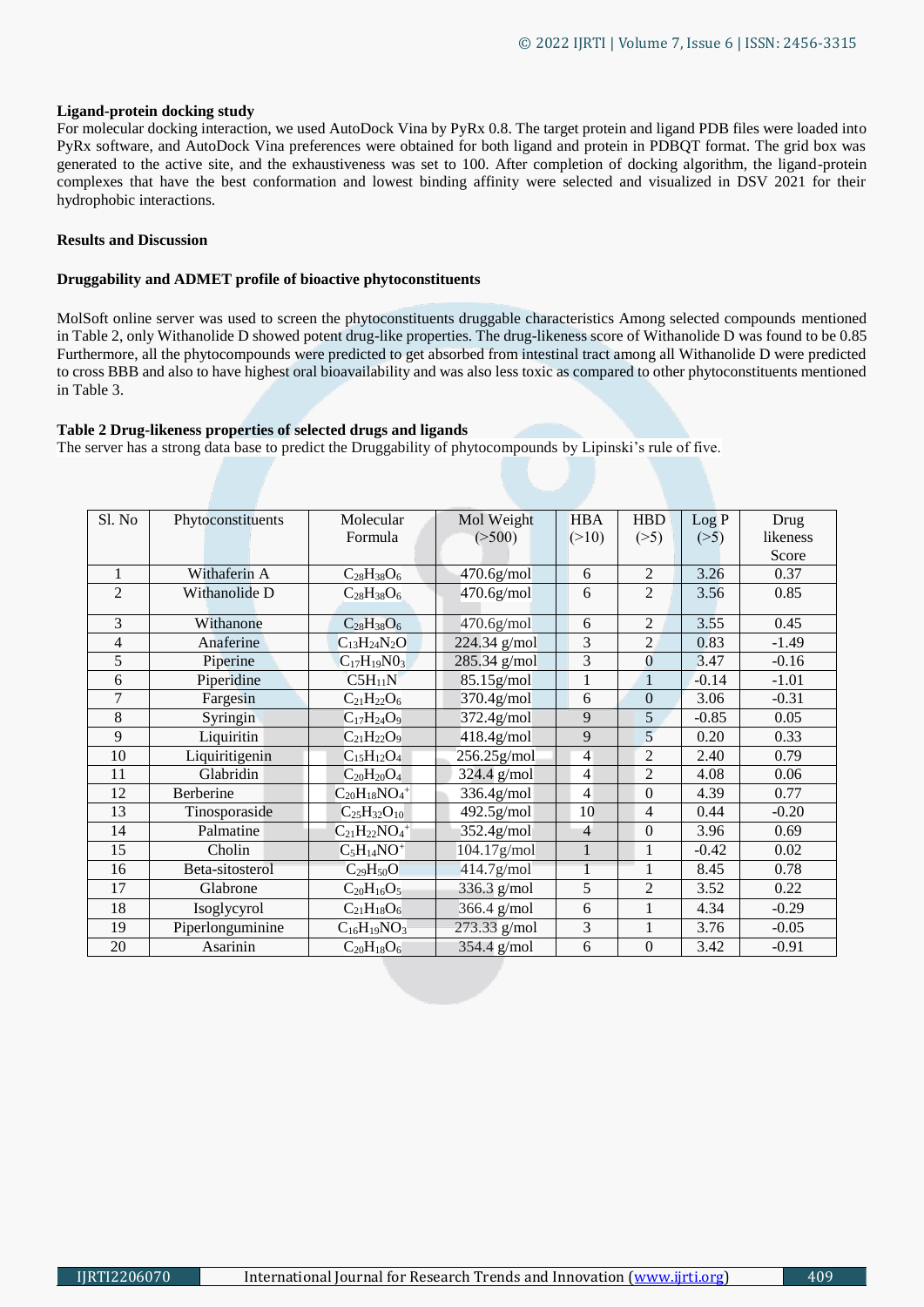#### **Table 3 ADMET Profile**

The server has a strong data base to predict physicochemical properties like pharmacokinetics, water solubility, lipophilicity, drug likeness, Toxicity and medicinal properties with high correctness of phytoconstituents which shown most binding affinity towards SARS COVID 19.

| Parameters          |                    | Compounds                |                          |                          |                          |                          |                          |                          |                          |                              |                          |
|---------------------|--------------------|--------------------------|--------------------------|--------------------------|--------------------------|--------------------------|--------------------------|--------------------------|--------------------------|------------------------------|--------------------------|
|                     |                    | $\mathbf{1}$             | $\overline{2}$           | $\overline{\mathbf{3}}$  | 4                        | 5                        | 6                        | $\overline{7}$           | 8                        | 9                            | 10                       |
| <b>ABSORPTION</b>   | <b>HIA</b>         | $+$                      | $+$                      | $+$                      | $^{+}$                   | $+$                      | $+$                      | $+$                      | $+$                      | $+$                          | $\boldsymbol{+}$         |
|                     | Caco-2             | $\overline{\phantom{a}}$ | $\overline{\phantom{a}}$ | $+$                      | $+$                      | $\overline{\phantom{m}}$ | $+$                      | $\boldsymbol{+}$         | $\overline{\phantom{a}}$ | $+$                          | $\overline{\phantom{a}}$ |
|                     | <b>HOB</b>         | $\overline{\phantom{a}}$ | $\boldsymbol{+}$         | $+$                      | $\overline{\phantom{a}}$ | $+$                      | $+$                      | $\overline{\phantom{a}}$ | $\overline{\phantom{a}}$ | $\boldsymbol{+}$             | $\overline{\phantom{a}}$ |
| <b>DISTRIBUTION</b> | <b>BBB</b>         | $\overline{\phantom{a}}$ | $+$                      | $\overline{\phantom{a}}$ | $+$                      | $+$                      | $\overline{\phantom{a}}$ | $\qquad \qquad +$        | $\overline{\phantom{a}}$ | $\overline{\phantom{a}}$     | $\boldsymbol{+}$         |
|                     | P-glycoprotein (i) | $+$                      | $+$                      | $+$                      | $\ddot{+}$               | $\overline{\phantom{a}}$ | $\overline{\phantom{a}}$ | ц                        | $\overline{\phantom{a}}$ | $+$                          | $+$                      |
|                     | P-glycoprotein (s) | $+$                      | $+$                      | $+$                      | $+$                      | $\overline{\phantom{a}}$ | $\overline{a}$           | $\overline{a}$           | $\overline{a}$           | $+$                          | $+$                      |
|                     | <b>PPB</b>         | 0.91                     | 0.83                     | 0.94                     | 0.89                     | 0.97                     | 0.82                     | 0.62                     | 0.85                     | 0.8                          | 0.7                      |
| <b>METABOLISM</b>   | $CYP3A4$ (s)       | $\overline{\phantom{a}}$ | $+$                      | $\overline{\phantom{a}}$ | $\overline{\phantom{a}}$ | $\overline{\phantom{a}}$ | $\overline{\phantom{a}}$ | $+$                      | $\overline{a}$           | $\overline{\phantom{a}}$     | $\overline{\phantom{a}}$ |
|                     | CYP2C9(s)          | $\overline{\phantom{a}}$ | $\overline{\phantom{a}}$ | $\overline{\phantom{a}}$ | $\frac{1}{2}$            | $+$                      | $\overline{a}$           | $\overline{\phantom{a}}$ | $\overline{a}$           | $\overline{\phantom{a}}$     | $\overline{\phantom{a}}$ |
|                     | CYP2D6(s)          | $\overline{\phantom{a}}$ | $\overline{\phantom{0}}$ | $\overline{\phantom{a}}$ | ÷                        | $\overline{\phantom{a}}$ | $\overline{\phantom{a}}$ | $^{+}$                   | $\overline{a}$           | $\overline{\phantom{a}}$     | $\overline{\phantom{a}}$ |
|                     | CYP3A4(i)          | $\overline{\phantom{a}}$ | $+$                      | $\overline{\phantom{a}}$ |                          | $\overline{\phantom{a}}$ | $\overline{\phantom{a}}$ | $^{+}$                   | $\overline{\phantom{a}}$ | $\overline{\phantom{0}}$     | $\overline{\phantom{a}}$ |
|                     | CYP2D6(i)          | $\overline{\phantom{a}}$ | F                        | $\overline{\phantom{a}}$ | $\overline{\phantom{a}}$ | $\overline{\phantom{a}}$ | $\overline{\phantom{a}}$ | $\overline{\phantom{a}}$ | $\overline{\phantom{a}}$ | $\qquad \qquad \blacksquare$ | $\overline{\phantom{a}}$ |
|                     | CYP1A2(i)          | ÷                        | $+$                      | $\overline{\phantom{a}}$ | $\overline{\phantom{a}}$ | $+$                      | $\overline{\phantom{a}}$ | $\overline{\phantom{a}}$ | $\overline{\phantom{a}}$ | $\overline{\phantom{a}}$     | $+$                      |
| <b>EXCREATION</b>   | Plasma $t1/2$      | <b>NA</b>                | <b>NA</b>                | NA                       | <b>NA</b>                | <b>NA</b>                | NA                       | NA                       | <b>NA</b>                | NA                           | <b>NA</b>                |
|                     | Renal<br>clearance | <b>NA</b>                | <b>NA</b>                | <b>NA</b>                | <b>NA</b>                | <b>NA</b>                | NA                       | <b>NA</b>                | NA                       | NA                           | <b>NA</b>                |
| <b>TOXICITY</b>     | <b>HERG</b>        | 0.80                     | 0.80                     | 0.80                     | 0.80                     | 0.80                     | 0.80                     | 0.80                     | 0.80                     | 0.80                         | 0.80                     |
|                     | Hepatotoxicity     | $\overline{\phantom{a}}$ | $+$                      | $\overline{\phantom{a}}$ |                          | $\overline{a}$           | $\overline{\phantom{a}}$ | $\, +$                   | $\overline{\phantom{a}}$ | $\overline{\phantom{a}}$     | $\overline{a}$           |
|                     | <b>AOT</b>         | III                      | III                      | III                      | III                      | $\mathbf{I}$             | III                      | $\mathbf{I}$             | IV                       | IV                           | III                      |
|                     | Eye<br>corrosion   |                          |                          | $^{+}$                   | $^{+}$                   | $+$                      | $+$                      | $\overline{a}$           | $\overline{\phantom{a}}$ | $\boldsymbol{+}$             | $\overline{a}$           |
|                     | Carcinogenicity    | ÷,                       | ÷,                       | $\blacksquare$           | $\overline{\phantom{a}}$ | $\overline{\phantom{a}}$ | $\overline{\phantom{a}}$ | $\overline{\phantom{a}}$ | $\overline{\phantom{a}}$ | $\overline{\phantom{a}}$     | $\overline{\phantom{a}}$ |
|                     | Ames mutagenesis   |                          | $\ddot{}$                | $\overline{\phantom{a}}$ | $\overline{\phantom{a}}$ | $\overline{\phantom{a}}$ | $\overline{\phantom{a}}$ | $\overline{\phantom{a}}$ | $^{+}$                   | $\overline{\phantom{a}}$     | $\overline{\phantom{a}}$ |

1-Withaferin A, 2-Withanolide D, 3-Withanone, 4-Anaferine, 5-Piperine, 6-Piperidine, 7-Fergesin, 8-Syringin, 9-Liquiritin, 10- Liquiritigenin.

Human either-a-go-go inhibition: HERG, Plasma protein binding: PPB, Blood Brain Barrier: BBB, Human Intestinal Absorption: HIA, Human Oral Bioavailability: HOB, Acute Oral Toxicity: AOT, (i): Inhibiter, (s): Substrate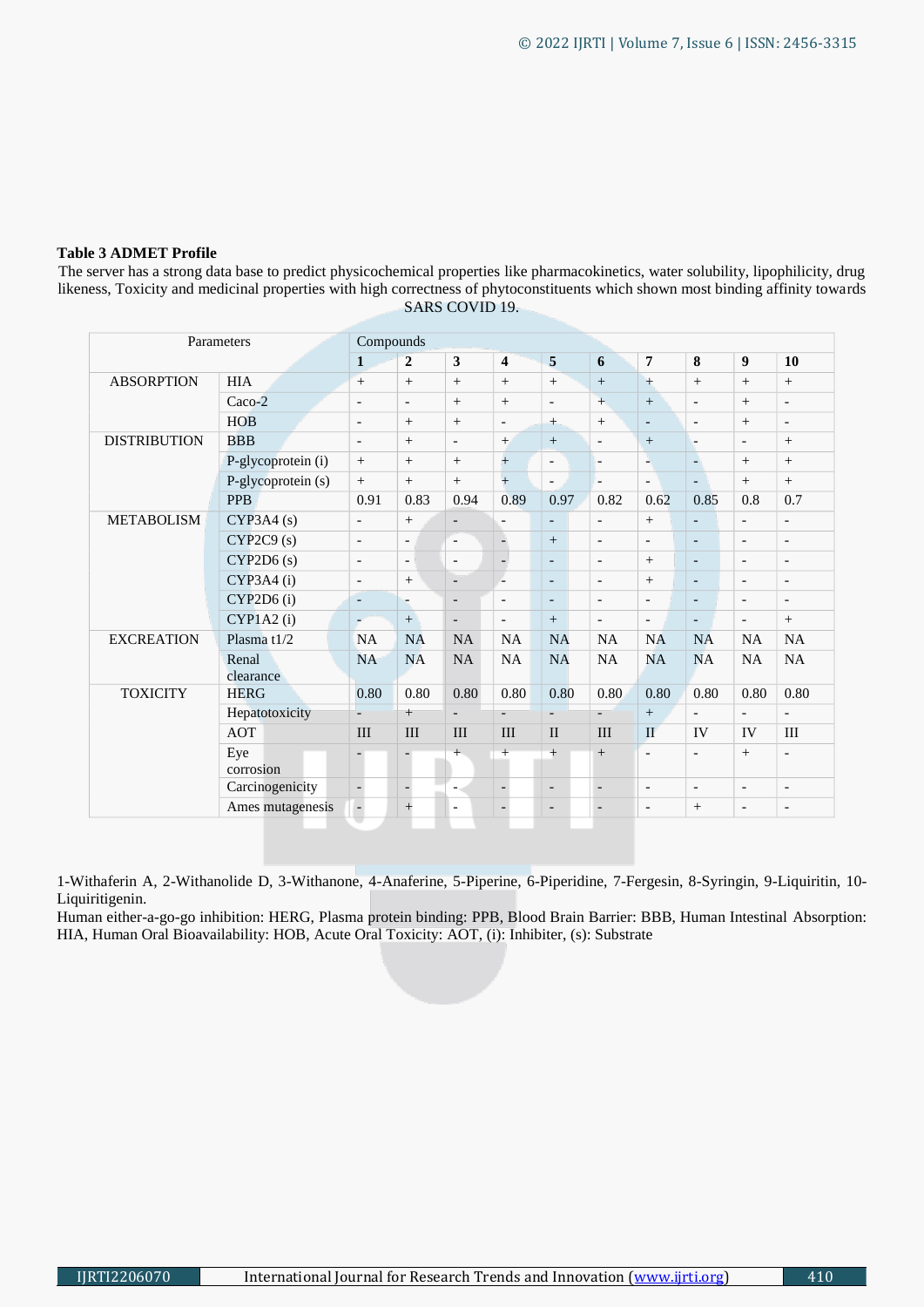|                     |                    | 11                | 12             | 13                       | 14                       | 15                       | 16                       | 17                       | 18                       | 19             | 20                       |
|---------------------|--------------------|-------------------|----------------|--------------------------|--------------------------|--------------------------|--------------------------|--------------------------|--------------------------|----------------|--------------------------|
| <b>ABSORPTION</b>   | <b>HIA</b>         | $^{+}$            | $^{+}$         | $\! + \!$                | $\! +$                   | $\boldsymbol{+}$         | $\, +$                   | $\ddag$                  | $^{+}$                   | $^{+}$         | $\! + \!$                |
|                     | Caco-2             | $\Box$            | $\overline{a}$ | $\ddot{}$                | $\ddot{}$                | $\overline{\phantom{a}}$ | $\, +$                   | $\ddot{}$                | $\Box$                   | $^{+}$         | $\overline{\phantom{a}}$ |
|                     | <b>HOB</b>         | $\blacksquare$    | $\blacksquare$ | $^{+}$                   | $\overline{\phantom{a}}$ | $\qquad \qquad +$        | $\, +$                   | $\overline{\phantom{a}}$ | $\bar{\phantom{a}}$      | $^{+}$         | $\overline{\phantom{a}}$ |
| <b>DISTRIBUTION</b> | <b>BBB</b>         | $^{+}$            | $^{+}$         | $\frac{1}{2}$            | $^{+}$                   | $\overline{\phantom{a}}$ | $\frac{1}{2}$            | $\frac{1}{2}$            | $\Box$                   | $^{+}$         | $\ddot{+}$               |
|                     | P-glycoprotein (i) | $^{+}$            | $^{+}$         | $^{+}$                   | $\overline{\phantom{a}}$ | $\Box$                   | $\overline{\phantom{a}}$ | $\blacksquare$           | $\blacksquare$           | $\frac{1}{2}$  | $\blacksquare$           |
|                     | P-glycoprotein (s) | $\qquad \qquad +$ | $^{+}$         | $\ddot{}$                | $\overline{a}$           | $\overline{a}$           | ÷,                       | $\overline{a}$           | $\overline{\phantom{a}}$ | $\overline{a}$ | ÷,                       |
|                     | PPB                | 0.91              | 0.83           | 0.94                     | 0.89                     | 0.97                     | 0.82                     | 0.62                     | 0.85                     | 0.8            | 0.7                      |
| <b>METABOLISM</b>   | CYP3A4(s)          | $^{+}$            | $^{+}$         | $\blacksquare$           | $\overline{a}$           | $\mathcal{L}$            | $\overline{a}$           | $\boldsymbol{+}$         | $\bar{\phantom{a}}$      | $\overline{a}$ | $\ddot{}$                |
|                     | CYP2C9(s)          | $+$               | $\overline{a}$ | $\frac{1}{2}$            | L,                       | $\blacksquare$           | ÷,                       | $^{+}$                   | $^{+}$                   | $^{+}$         | $\overline{\phantom{a}}$ |
|                     | CYP2D6(s)          | $^{+}$            | $^{+}$         | $\Box$                   | $\ddot{}$                | $\overline{\phantom{a}}$ | $\blacksquare$           | $\overline{\phantom{a}}$ | $\overline{\phantom{a}}$ | $\frac{1}{2}$  | $\Box$                   |
|                     | CYP3A4(i)          | $^{+}$            | $^{+}$         | $\frac{1}{2}$            | $^{+}$                   | $\bar{\phantom{a}}$      | $\blacksquare$           | L.                       | $\bar{\phantom{a}}$      | $\Box$         | $\overline{\phantom{a}}$ |
|                     | CYP2D6(i)          | $^{+}$            | $\overline{a}$ | $\frac{1}{2}$            | Ч                        | $\omega$                 | $\overline{a}$           | $\Box$                   | $\Box$                   | $\overline{a}$ | $+$                      |
|                     | CYP1A2(i)          | $^{+}$            | $^{+}$         | $\frac{1}{2}$            | $\overline{a}$           | $\Box$                   | $\overline{\phantom{a}}$ | $\overline{a}$           | $\ddot{+}$               | $^{+}$         | $\overline{\phantom{a}}$ |
| <b>EXCREATION</b>   | Plasma t1/2        | <b>NA</b>         | <b>NA</b>      | <b>NA</b>                | <b>NA</b>                | NA                       | <b>NA</b>                | <b>NA</b>                | <b>NA</b>                | <b>NA</b>      | <b>NA</b>                |
|                     | Renal<br>clearance | <b>NA</b>         | <b>NA</b>      | <b>NA</b>                | <b>NA</b>                | <b>NA</b>                | <b>NA</b>                | <b>NA</b>                | <b>NA</b>                | <b>NA</b>      | <b>NA</b>                |
| <b>TOXICITY</b>     | <b>HERG</b>        | 0.80              | 0.80           | 0.80                     | 0.80                     | 0.80                     | 0.80                     | 0.80                     | 0.80                     | 0.80           | 0.80                     |
|                     | Hepatotoxicity     | $\Box$            | $^{+}$         | ÷,                       | ä,                       | $\blacksquare$           | $\overline{\phantom{a}}$ | $+$                      | L.                       | $\blacksquare$ | $\blacksquare$           |
|                     | <b>AOT</b>         | III               | $\rm III$      | III                      | III                      | $\rm II$                 | III                      | $\overline{\mathbf{u}}$  | IV                       | IV             | III                      |
|                     | Eye<br>corrosion   | $\blacksquare$    |                | $\qquad \qquad +$        | $\ddot{}$                | $^{+}$                   | $\, +$                   | $\blacksquare$           | $\blacksquare$           | $\ddot{}$      | ÷,                       |
|                     | Carcinogenicity    | $\Box$            | $\overline{a}$ | $\Box$                   | $\frac{1}{2}$            | $\blacksquare$           | $\overline{\phantom{a}}$ | $\overline{a}$           | $\overline{\phantom{a}}$ | $\blacksquare$ | $\Box$                   |
|                     | Ames mutagenesis   | $\blacksquare$    | $^{+}$         | $\overline{\phantom{a}}$ | $\overline{a}$           | $\blacksquare$           | $\blacksquare$           | $\blacksquare$           | $^{+}$                   | $\overline{a}$ | $\overline{\phantom{a}}$ |

11-Glabridin, 12-berberine, 13-Tinosporaside, 14-Palmatine, 15-Choline, 16-Beta-sitosterol, 17-Glabrone, 18-Isoglycerol, 19- Pieprlonguminine, 20-Asarinin.

Human either-a-go-go inhibition: HERG, Plasma protein binding: PPB, Blood Brain Barrier: BBB, Human Intestinal Absorption: HIA, Human Oral Bioavailability: HOB, Acute Oral Toxicity: AOT, (i): Inhibiter, (s): Substrate

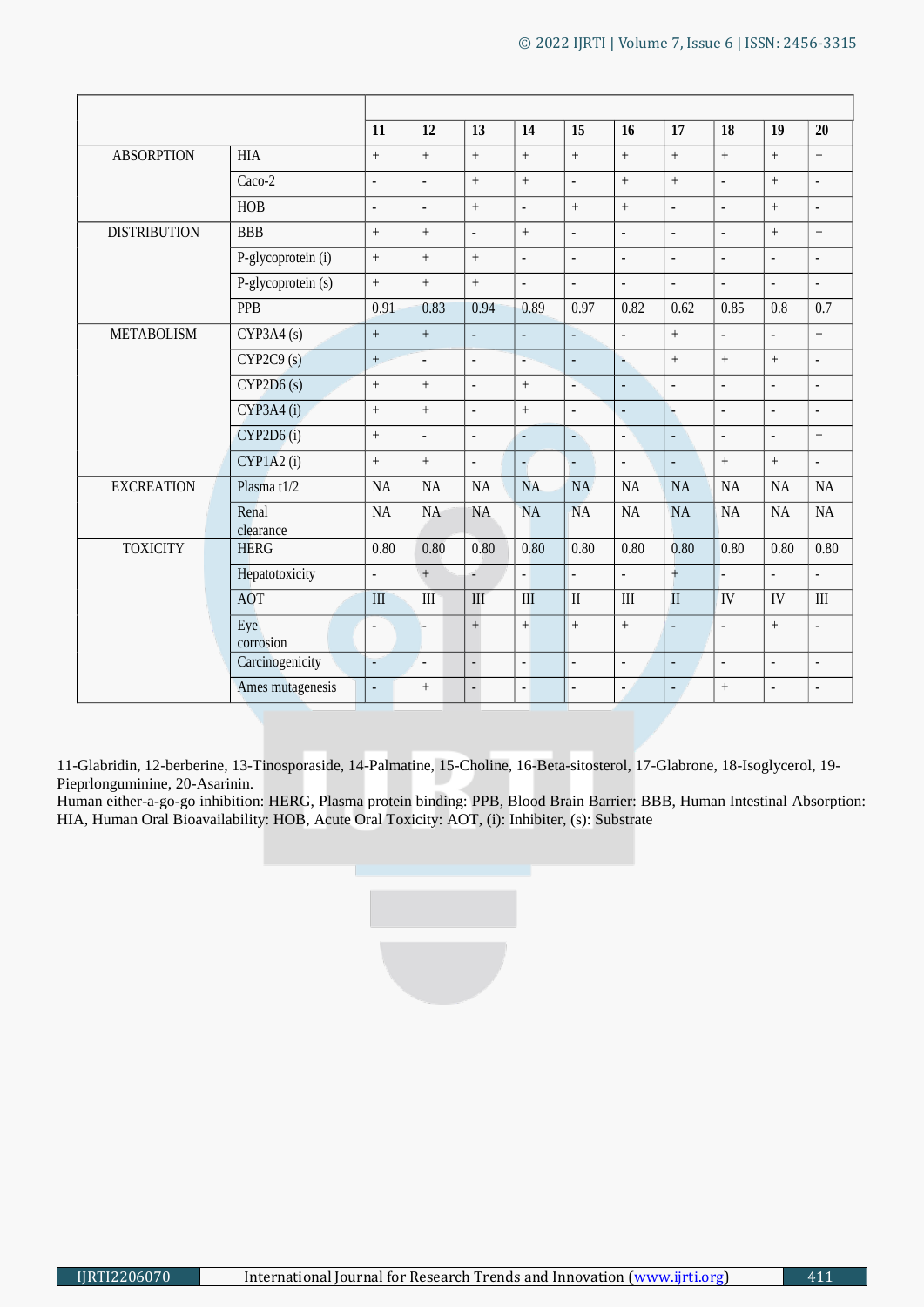## **Ligand-protein interaction**

AutoDock by PyRx 0.8v was used to perform a molecular docking study to identify the possible binding affinity and molecular interactions of phytoconstituents. Among all phytocompounds Withanolide D has showed i.e., -8.9kcal/mol lowest binding affinity with COVID-19 main protease 3CLpro (PDB ID: 6LU7) and same Withanolide D has showed -9.1kcal/mol with SARS-CoV main peptidase (PDB ID: 2GTB) mentioned in Table 4 and the 3D and 2D structure of protein-ligand interaction visualization is done by BIOVIA Discovery Studio 2021 showed in Figure 1.

## **Table 4 Molecular Docking Score / Binding energy of ligand-protein interaction**

Binding score of phytoconstituents to targets Binding affinity with COVID-19 main protease 3CLpro **(PDB ID:6LU7)** and binding affinity with SARS-CoV main peptidase **(PDB ID:2GTB)**

| Compounds      | PubChem ID | <b>Binding energy</b><br>(kcal/mol) |        | Hydrogen bond interactions                                                                     |                                                                                                        |  |  |  |
|----------------|------------|-------------------------------------|--------|------------------------------------------------------------------------------------------------|--------------------------------------------------------------------------------------------------------|--|--|--|
|                |            |                                     |        |                                                                                                |                                                                                                        |  |  |  |
|                |            | <b>6LU7</b>                         | 2GTB   | Amino acids of 6LU7<br>involved in the<br>interaction                                          | Amino acids of<br>2GTB involved in the<br>interaction                                                  |  |  |  |
| Withaferin A   | 265237     | $-8.4$                              | $-8.7$ | ARG A:131, THR<br>A:199, ASN A:238,<br>TYR A:239.                                              | LEU A:271, ILE<br>A:286, MET A:276,<br><b>ARG A:131, THR</b><br>A:199.                                 |  |  |  |
| Withanolide D  | 161671     | $-8.9$                              | $-9.1$ | TYR A:54, ARG<br>A:40, PHE A:181,<br>ARG A:105,                                                | LEU A:287, ARG<br>A:131, ILE A:286<br>THR A:199.                                                       |  |  |  |
| Withanone      | 21679027   | $-8.5$                              | $-8.4$ | <b>THR A:199</b>                                                                               | <b>GLY A:195, ASP</b><br>A:197, ARG A:131,<br>LYS A:137, THR<br>A:199.                                 |  |  |  |
| Anaferine      | 443143     | $-5.3$                              | $-5.3$ | HIS A:41, MET A:49,<br>HIS A:164.                                                              | ILE A:106, ILE<br>A:249, PRO A:293.                                                                    |  |  |  |
| Piperine       | 638024     | $-6.8$                              | $-7.0$ | LEU A:272, ASP<br>A:289, LYS A:137,<br><b>GLU A:290, LEU</b><br>A:287.                         | <b>ILE A:286, TYR</b><br>A:239, MET A:276,<br>ASN A:277.                                               |  |  |  |
| Piperidine     | 8082       | $-3.4$                              | $-3.2$ | TRP A:218, LEU<br>A:271.                                                                       | <b>ALA A:173, PHE</b><br>A:185.                                                                        |  |  |  |
| Fargesin       | 10926754   | $-7.1$                              | $-7.3$ | THR A:25, GLU<br>A:166, SER A:46, HI5<br>A:172, CY5 A:145,<br>PHE A:140, HI5<br>A:163.         | <b>GLY A:109, PRO</b><br>A:252, ILE A:249,<br><b>VAL A:297, PRO</b><br>A:293, PHE A:294,<br>LEU A:202. |  |  |  |
| Syringin       | 5316860    | $-6.7$                              | $-6.4$ | ALA A:70, MET<br>A:17, GLY A:120,<br>PRO A:122, GLU<br>A:14                                    | <b>THR A:190</b>                                                                                       |  |  |  |
| Liquiritin     | 503737     | $-7.9$                              | $-8.6$ | <b>THR A:198, ASN</b><br>A:238, TYR A:237,<br>THR A:199, MET<br>A:276, LEU A:272<br>LEU A:286. | N/A                                                                                                    |  |  |  |
| Liquiritigenin | 114829     | $-7.7$                              | $-7.5$ | MET A:49, GLU<br>A:166, CY5 A:145,<br>LEU A:141, SER<br>A:144                                  | CY5 A:44                                                                                               |  |  |  |
| Glabridin      | 124052     | $-7.9$                              | $-7.6$ | LEU A:141, SER<br>A:144, GLY A:143,<br>CY5 A:145.                                              | MET A:6, ASP A:295                                                                                     |  |  |  |
| Berberine      | 2353       | $-6.5$                              | $-7.8$ | THR A:199, ALA<br>A:193, ALA A:194.                                                            | MET A:276, ASN<br>A:277.                                                                               |  |  |  |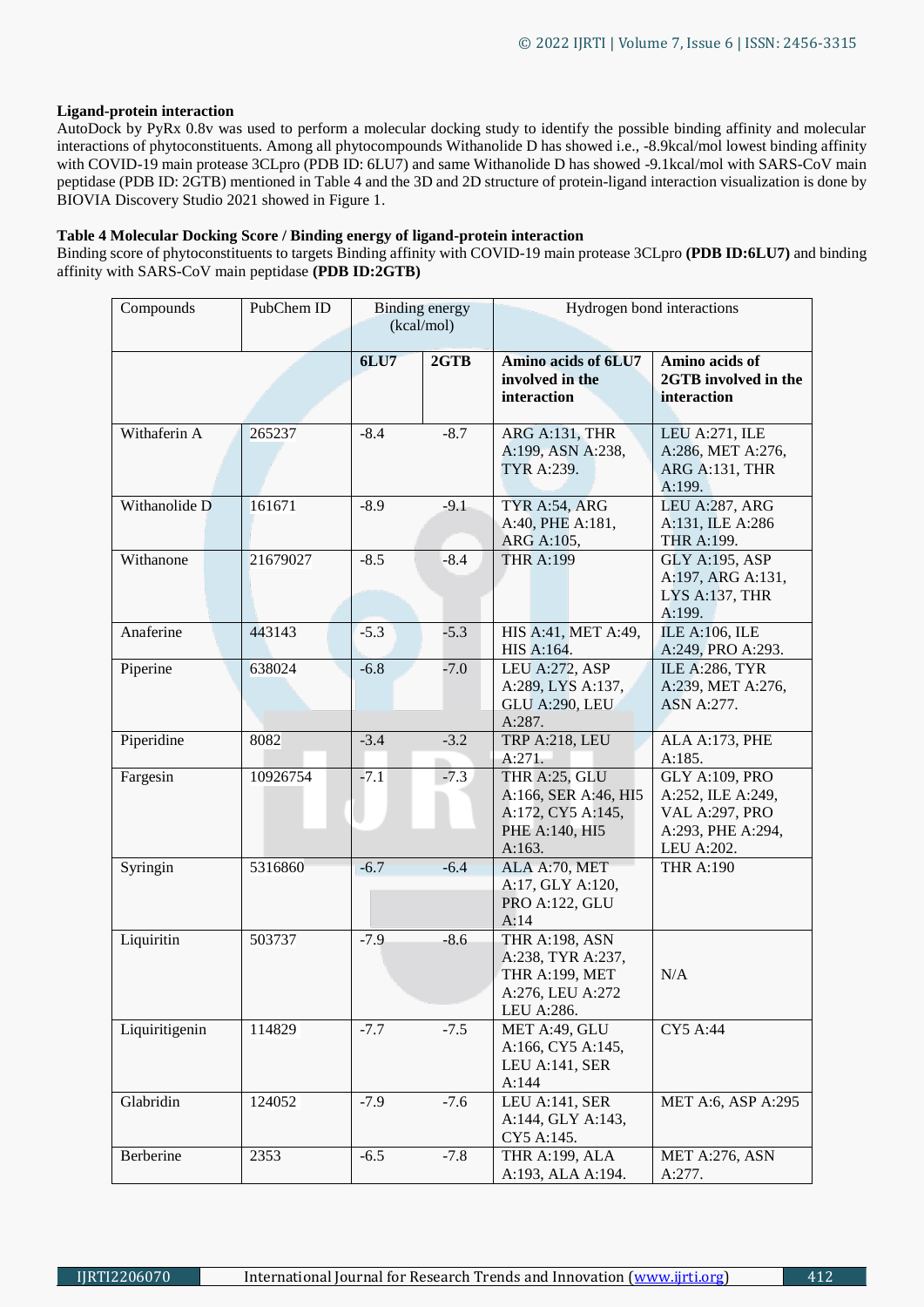| Tinosporaside     | 14194109 | $-7.5$           | $-8.3$ | LEU A:286, ALA        | ASP A:289, ARG        |  |  |
|-------------------|----------|------------------|--------|-----------------------|-----------------------|--|--|
|                   |          |                  |        | A:285, LEU A:272,     | A:131, LYS A:137,     |  |  |
|                   |          |                  |        | <b>TYR A:239, THR</b> | <b>MET A:276.</b>     |  |  |
|                   |          |                  |        | A:199.                |                       |  |  |
| Palmatine         | 19009    | $-6.8$           | $-6.8$ | <b>VAL A:297, PRO</b> | MET A:276, THR        |  |  |
|                   |          |                  |        | A:293, ILE A:249,     | A:199, ILE A:286.     |  |  |
|                   |          |                  |        | <b>HIS A:246, GLN</b> |                       |  |  |
|                   |          |                  |        | A:110, VAL:202,       |                       |  |  |
|                   |          |                  |        | PHE A:294, PRO        |                       |  |  |
|                   |          |                  |        | A:252.                |                       |  |  |
| Cholin            | 305      | $-3.7$           | $-3.5$ | CY5 A:145, SER        |                       |  |  |
|                   |          |                  |        | A:144, HIS A:163,     | N/A                   |  |  |
|                   |          |                  |        | <b>ASN A:142, HIS</b> |                       |  |  |
|                   |          |                  |        | A:164.                |                       |  |  |
| BETA-             | 222284   | $-7.5$           | $-7.6$ | ASP A:289.            | ARG A:131.            |  |  |
| <b>SITOSTEROL</b> |          |                  |        |                       |                       |  |  |
| Glabrone          | 5317652  | $-7.3$           | $-7.7$ | LEU A:287, ARG        | LEU A:287, ASP        |  |  |
|                   |          |                  |        | A:131.                | A:289, LYS A:137.     |  |  |
| Isoglycyrol       | 124050   | $-7.5$           | $-7.4$ | <b>GLN A:189, HIS</b> |                       |  |  |
|                   |          |                  |        | A:41, CY5 A:145,      | N/A                   |  |  |
|                   |          |                  |        | <b>MET A:165.</b>     |                       |  |  |
| Piperlonguminine  | 5320621  | $-6.1$<br>$-6.9$ |        | PHE A:294, PRO        | <b>THR A:111, ILE</b> |  |  |
|                   |          |                  |        | A:293, VAL A:297.     | A:249, ILE A:106,     |  |  |
|                   |          |                  |        |                       | PRO A:293.            |  |  |
| <b>Asarinin</b>   | 11869417 | $-7.9$           | 8.3    | LEU A:272, TYR        | <b>PRO A:293, PHE</b> |  |  |
|                   |          |                  |        | A:239, LEU A:287,     | A:294, ASP A:153,     |  |  |
|                   |          |                  |        | LEU A:286, GLU        | ILE A:249.            |  |  |
|                   |          |                  |        | A:290.                |                       |  |  |
|                   |          |                  |        |                       |                       |  |  |

Figure 1: Complex structure of molecular binding affinity

Withanolide D shows lowest Binding affinity with COVID-19 main protease 3CLpro and SARS-CoV main peptidase 2GTB. **Binding affinity with COVID-19 main protease 3CLpro (PDB ID:6LU7)**

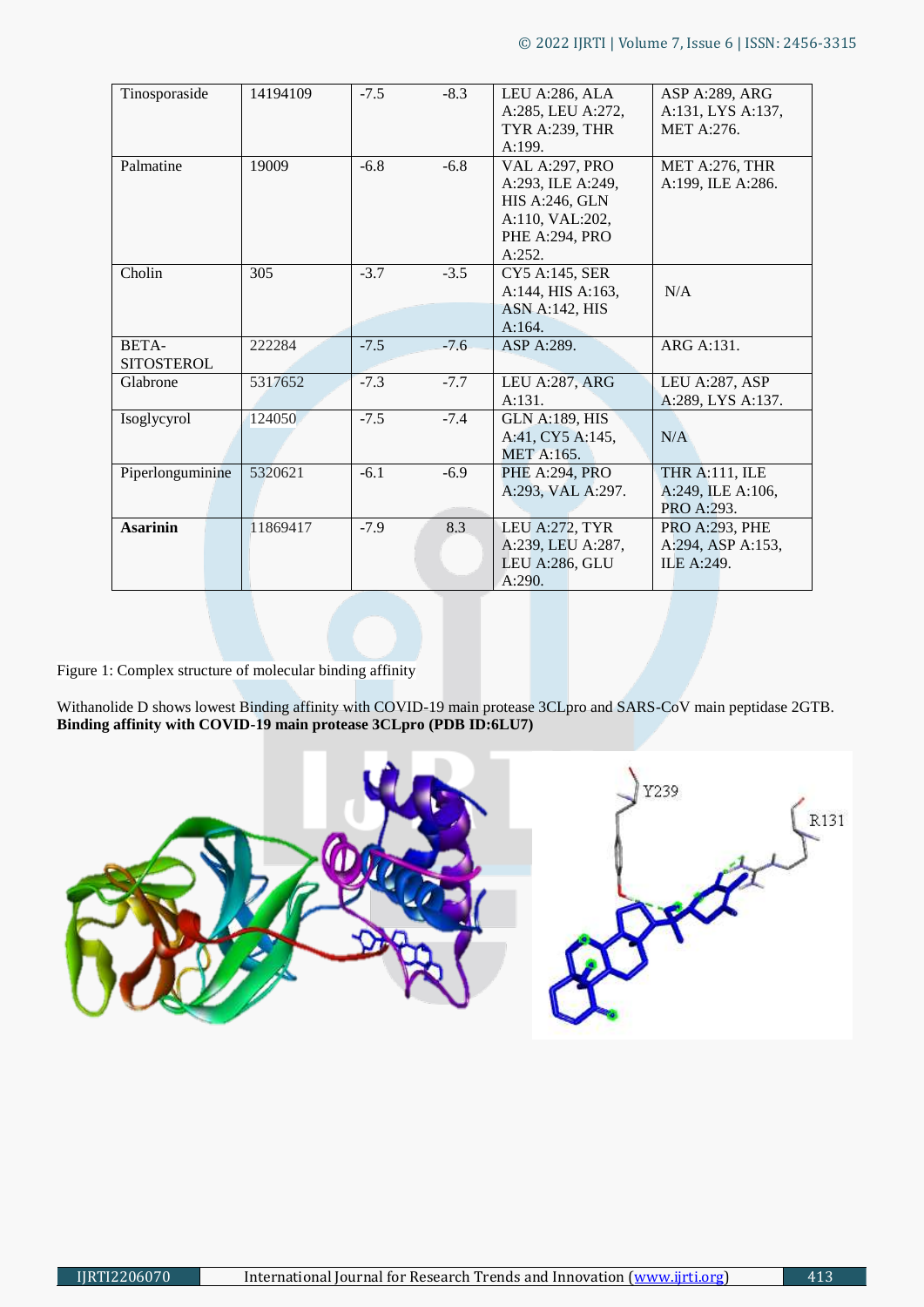## **Binding affinity with SARS-CoV main peptidase (PDB ID:2GTB)**



#### **Conclusion**

The present study shows that immunomodulatory effect of herbal medicines like *Tinospora cardifolia* (Guduchi), *Piper longum* (Pippali), *Glycyrrhiza glabra* (Licorice) and *Withania somnifera* (Ashwagandha) which could act as prophylactic against COVID-19 and ligand protein interaction predicted that among four immune-modulating herbal medicines the phytocompound Withanolide D has showed -8.9kcal/mol binding affinity with COVID-19 main protease 3CLpro (PDB ID: 6LU7) and same Withanolide D has showed -9.1kcal/mol with SARS-CoV main peptidase (PDB ID: 2GTB).

#### **Acknowledgements**

The authors are very thankful to Principal Dr. S. S. Jalalpure and Vice Principal Dr. M. B. Patil for their support and guidance.

**Competing interests** There is no conflict of interest to claim.

## **Reference**

1. World Health Organization. WHO coronavirus disease (COVID-19) dashboard. (2021). [https://covid19.who.in](https://covid19.who.in/)

2. Parasuraman S, Thing GS, Dhanaraj SA. Polyherbal formulation: Concept of ayurveda. Pharmacognosy reviews. 2014 Jul;8(16):73.

3. Khan MB, Rathi B. Tinospora Cordifolia-An immunomodulatory drug in Ayurveda for prevention and treatment of Covid-19. Int. J. Res. Pharm. Sci., 2020, 11 (SPL) (1), 1695-1699

4. Subramaniam K, Subramanian SK, Bhargav S, Parameswari R, Praveena R, Ravikumar R, Yuvaraj E, Kumar VM. Review on potential antiviral and immunomodulatory properties of Piper Longum. InIOP Conference Series: Mater. Sci. Eng. C.2021 (Vol. 1145, (1), p. 012099).

5. Singh V, Singh A. Review on Herbs in Corona. UP state dental journal 2020 issue (1) and (2).

6. Parwe SD, Nisargandha MA, Morey DT. Role of Ashwagandha (Withania Somnifera) as Immunomodulator in Coronavirus in a pandemic. Int. J. Res. Pharm. Sci., 2020, 11 (SPL) (1), 1649-1654.

7. Patil R S, Khatib N A,Patil V S, Suryawanshi S S. Cholonergic acid may be a potent inhibitor of dimeric SARS-CoV-2 main protease 3CLpro: an in silico study. Traditional Medicinal Research. 2020; 1-14.

8. Suryawanshi SS, Jayannache PB, Patil RS, Ms P, Sg A. molecular docking studies on screening and assessment of selected bioflavonoids as potential inhibitors of covid-19 main protease. Asian Journal of Pharmaceutical and Clinical Research. 2020 Aug 31:174-8.

9. Shailendra Sanjay Suryawanshi1, Snehal Maruche, Pruthviraj Pati, MS Palled, Yogesh Pancham.Comparative in-vitro antioxidant activity of fruit extracts of Embelica officinalis Gaertn and drug likeness profile of selected phytoconstituents. International Journal of Botany Studies.2020: 5(6):704-709

10. Ganesh Sampat, Shailendra Sanjay Suryawanshi, Rohan Sawant, Pukar Khanal, M.S.Palled, S.G. Alegaon, Rohini Kavalapure. Molecular docking studies and antibacterial activity of leaves of Tabernamontana divaricate . Journal of Global Trends in Pharmaceutical Sciences. 2020; 11 (2): 7818 – 7824

11. Suryawanshi S S, Patil R S, Jayanache P B, Palled M S, Alegoan S G, Zaranappa. Screening and assessment of selected alkaloids as potential inhibitors of Covid-19 protease enzyme.Journal of Global Trends in Pharmaceutical Science. 2020; 11(2):7711-7718

12. Ganesh Sampat et al., molecular docking studies and antibacterial activity of leaves of tabernamontana divaricata. Journal of Global Trends in Pharmaceutical Sciences. 2020; 11 (2): 7818 – 7824

13. Ziauddin M, Phansalkar N, Patki P, Diwanay S, Patwardhan B. Studies on the immunomodulatory effects of Ashwagandha. Journal of ethnopharmacology. 1996 Feb 1;50(2):69-76.